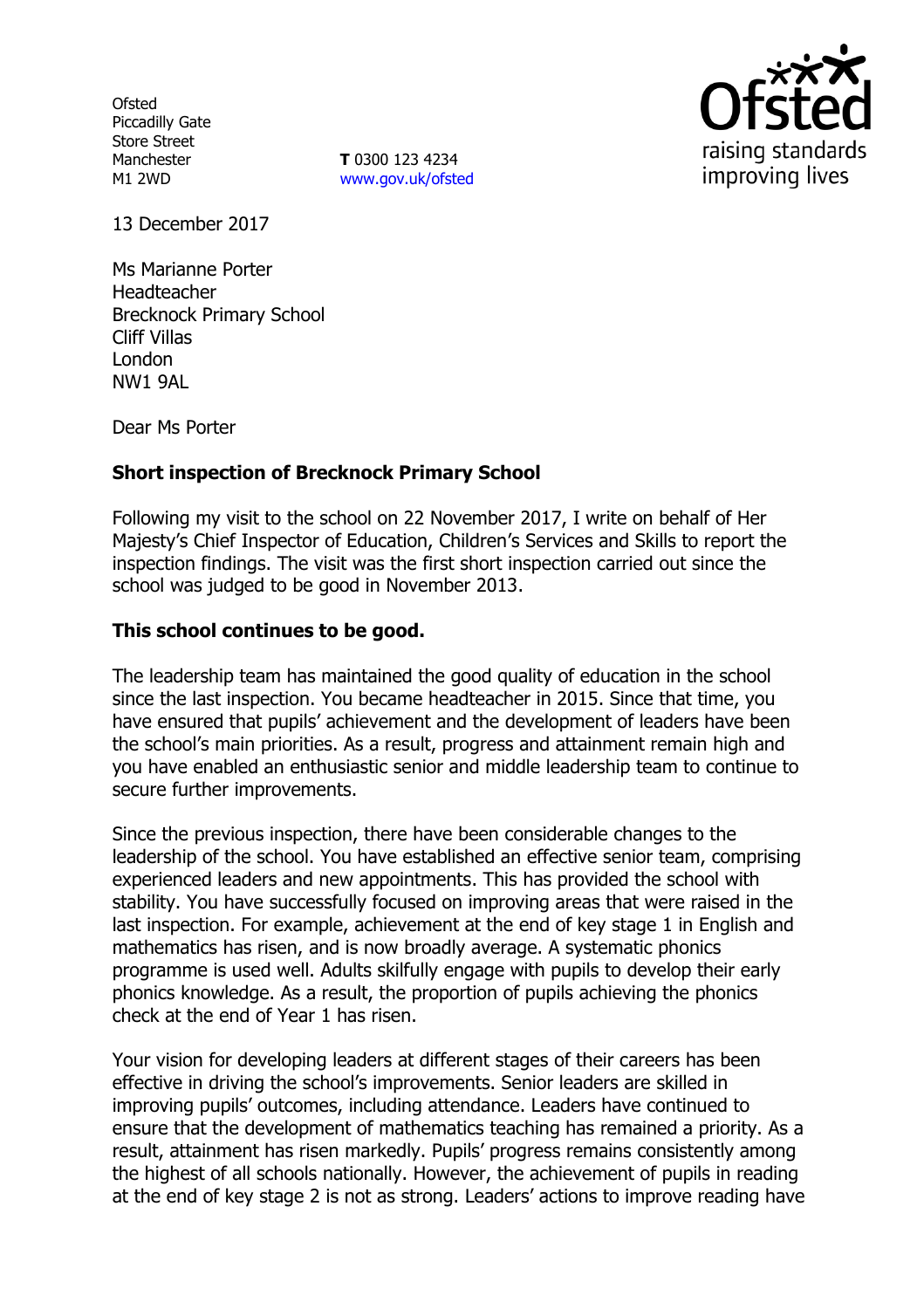

not been as successful.

You have further strengthened the school's leadership by appointing middle leaders to monitor the quality of teaching. They work alongside senior leaders and external partners to check on the quality of work in pupils' books and provide support to teachers to improve their practice. As a result, there is greater accountability among staff for the quality of teaching and pupils' progress. However, middle leaders have not been as focused on the school's priority area to develop pupils' reading as they should have been. Consequently, teachers' expectations in developing pupils' reading skills are not as high as they are in other subjects, particularly at key stage 2.

Governors have a good understanding of the school's priorities. They have made a strong contribution in guiding the strategic direction of the school. As a result, they are able to speak articulately about the school's progress to date. Governors are ambitious for the school and take part in 'phase reviews' to develop a better understanding of leaders' work. They have ensured that the appointment of new staff has enabled leaders to use more of their time to develop teaching and learning.

Pupils are well looked after and demonstrate positive attitudes to their learning. Parents are supportive of the school and appreciate the friendly and welcoming atmosphere. A number of parents said that they would like the school's communication with parents to be improved, particularly around last-minute changes, and opportunities to further support pupils' learning at home.

## **Safeguarding is effective.**

Leaders have ensured that safeguarding arrangements are fit for purpose. They place a high importance on pupils' safety. Pre-employment checks are thorough and meet requirements. Staff have a good understanding of safeguarding procedures, reflecting the most recent guidance. For example, staff confidently shared their understanding of risks related to female genital mutilation and their statutory responsibilities to refer any concerns to the police.

Governors play an active role in checking on the school's safeguarding arrangements. For example, a link safeguarding governor has attended safeguarding training and audited the provision for pupils' safety in the school. As a result, minor recommendations raised during an external review of safeguarding were actioned in a timely manner. Leaders' attention to developing pupils' opportunities to discuss sensitive topics has been effective.

Leaders have a strong understanding of the potential risks that vulnerable pupils may face. Staff are vigilant and readily share concerns with the designated safeguarding leads. Leaders make good use of external agencies for guidance, and seek specialist advice when appropriate. Staff share the United Nation's Rights Respecting Charter extremely well with pupils. As a result, pupils are confident in articulating their understanding of their own rights. They feel very safe at school.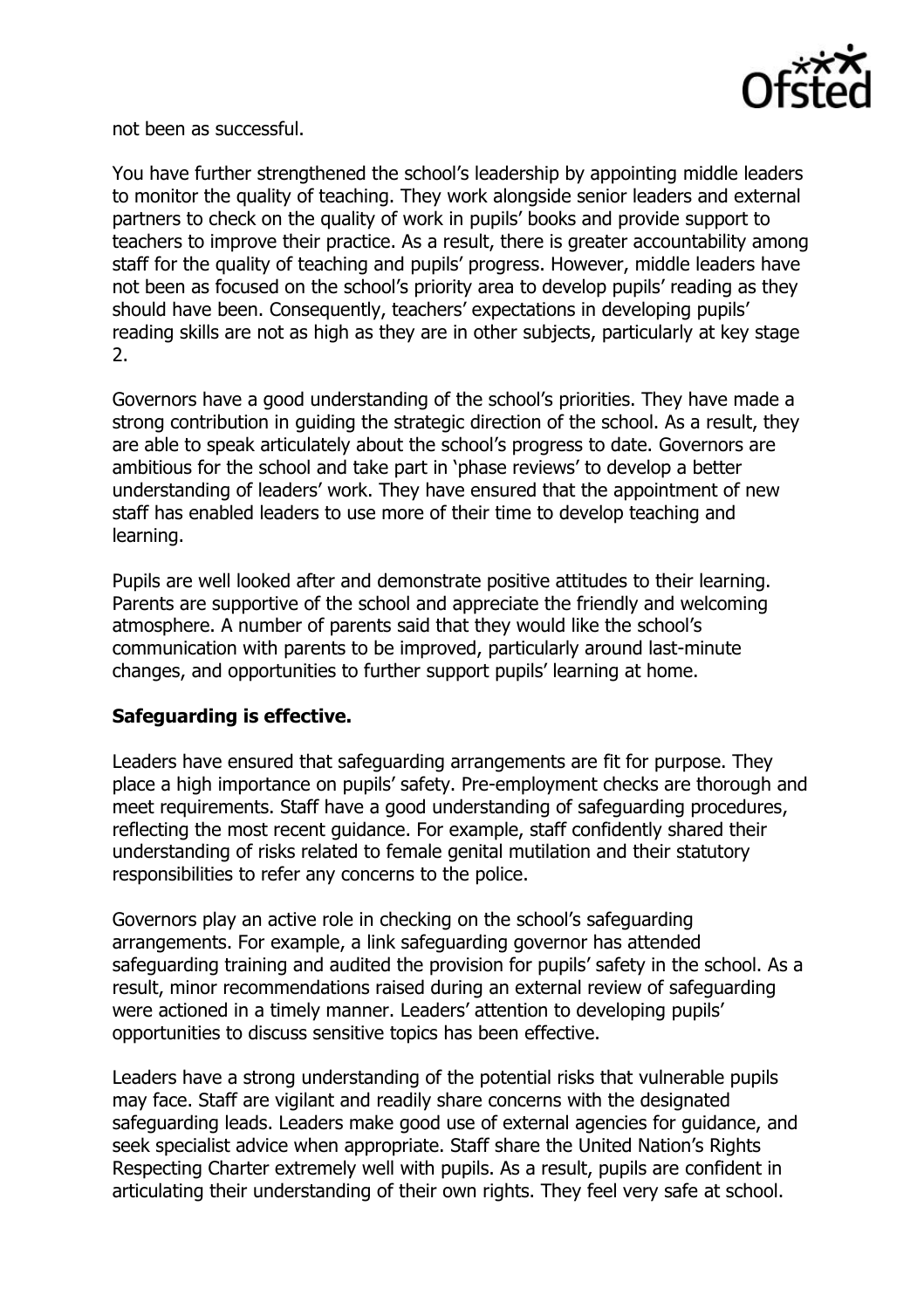

Pupils positively share how adults in the school help them to keep safe online. Parents agree that the school is a caring environment for their children.

# **Inspection findings**

- We first agreed to check to see how effective leaders have been in improving pupils' attendance, particularly disadvantaged pupils and those who have special educational needs (SEN) and/or disabilities. In the past, the absence rates of these groups of pupils were high, compared with those of pupils nationally.
- Leaders check the attendance rates of different groups of pupils regularly. By meeting with parents both formally in meetings and informally on the playground, they have built up trusting relationships.
- A targeted list of pupils with weak attendance is followed up resolutely. Parents are invited to meet staff to discuss their child's poor attendance. Detailed information in the weekly newsletter raises the profile of regular attendance still further. Pupils who have minor illnesses are encouraged to come to school.
- Leaders use attendance information about individual pupils well to provide additional support. Staff discuss pupils' attendance rates in half-termly pupil progress meetings. Consequently, staff have a good understanding of the strategies being deployed to improve pupils' attendance.
- Termly rewards for 100% attendance are popular. Pupils told me that rewards at the end of term encourage them to come to school. Owing to a range of effective strategies, the attendance of all pupils has risen considerably, and is now average. The attendance of disadvantaged pupils and those who have SEN and/or disabilities is now similar to the national average.
- We next looked at pupils' achievement in reading. This was because past assessment information indicated that pupils' progress in reading at the end of key stage 2 was weaker than in writing and mathematics, particularly for the most able pupils.
- Leaders have correctly identified the development of reading as a priority for the school. Leaders have introduced a topic-based approach, which encourages pupils to read widely and often. They have invested in a number of additional books that reflect the history or geography topics pupils are learning. The most able pupils are encouraged to use these books to improve their research-based skills.
- A new reading approach to develop pupils' reading comprehension skills is used in some classes. Pupils are encouraged to develop deeper understanding of texts through good questioning. Teachers encourage pupils to read aloud with expression, and explore the meaning of new words and phrases. However, teachers' development in using this approach is inconsistent. Leaders have not ensured that teachers have securely established good practice across the school.
- At key stage 1, adults develop pupils' early reading skills well by encouraging them to use their phonics strategies to read a range of books. However, the most able pupils are over-reliant on using their phonics to read familiar words. As a result, their reading with expression and fluency is limited.